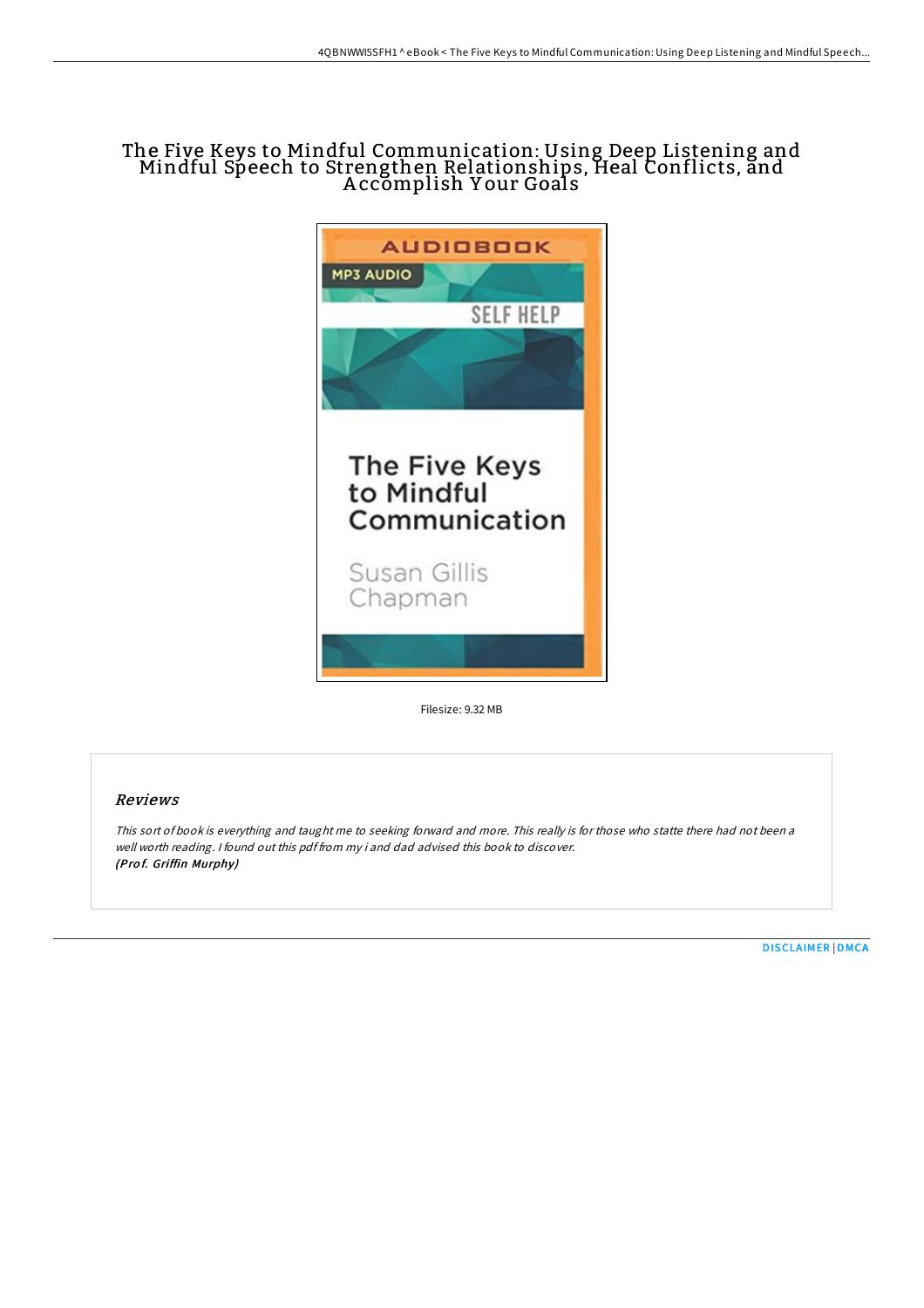### THE FIVE KEYS TO MINDFUL COMMUNICATION: USING DEEP LISTENING AND MINDFUL SPEECH TO STRENGTHEN RELATIONSHIPS, HEAL CONFLICTS, AND ACCOMPLISH YOUR GOALS



To download The Five Keys to Mindful Communication: Using Deep Listening and Mindful Speech to Strengthen Relationships, Heal Conflicts, and Accomplish Your Goals PDF, you should refer to the button listed below and save the ebook or have accessibility to additional information that are highly relevant to THE FIVE KEYS TO MINDFUL COMMUNICATION: USING DEEP LISTENING AND MINDFUL SPEECH TO STRENGTHEN RELATIONSHIPS, HEAL CONFLICTS, AND ACCOMPLISH YOUR GOALS ebook.

Audible Studios on Brilliance, 2016. CD-Audio. Condition: New. Unabridged. Language: English . Brand New. Good communication is essential to any healthy relationship, whether it s between spouses, family members, friends, or co-workers. In this book Susan Chapman, a marriage and family therapist and a longtime meditation teacher, explains how mindfulness can be brought to bear in the way we speak and listen to each other so that we can strengthen our connections and better accomplish our goals. Drawing on Buddhist principles and on her training as a psychotherapist, Chapman explains how the practice of mindfulness learning to become fully present in the moment makes it possible for us to listen more deeply to others and to develop greater clarity and confidence about how to respond. Chapman highlights five key elements of mindful communication: silence, mirroring, encouraging, discerning, and responding, and she dedicates a chapter of the book to each. Other topics include identifying your communication patterns and habits; uncovering the hidden fears that often sabotage communication; staying open in the midst of difficult conversations so that we can respond wisely and skillfully; and learning how mindful communication can help us to become more truthful, compassionate, and flexible in our relationships.

 $\mathbf{r}$ Read The Five Keys to Mindful Co[mmunicatio](http://almighty24.tech/the-five-keys-to-mindful-communication-using-dee.html)n: Using Deep Listening and Mindful Speech to Strengthen Re latio nships , Heal Co nflicts , and Acco mplish Y o ur Go als Online Download PDF The Five Keys to Mindful Co[mmunicatio](http://almighty24.tech/the-five-keys-to-mindful-communication-using-dee.html)n: Using Deep Listening and Mindful Speech to Streng then Relationships, Heal Conflicts, and Accomplish Your Goals